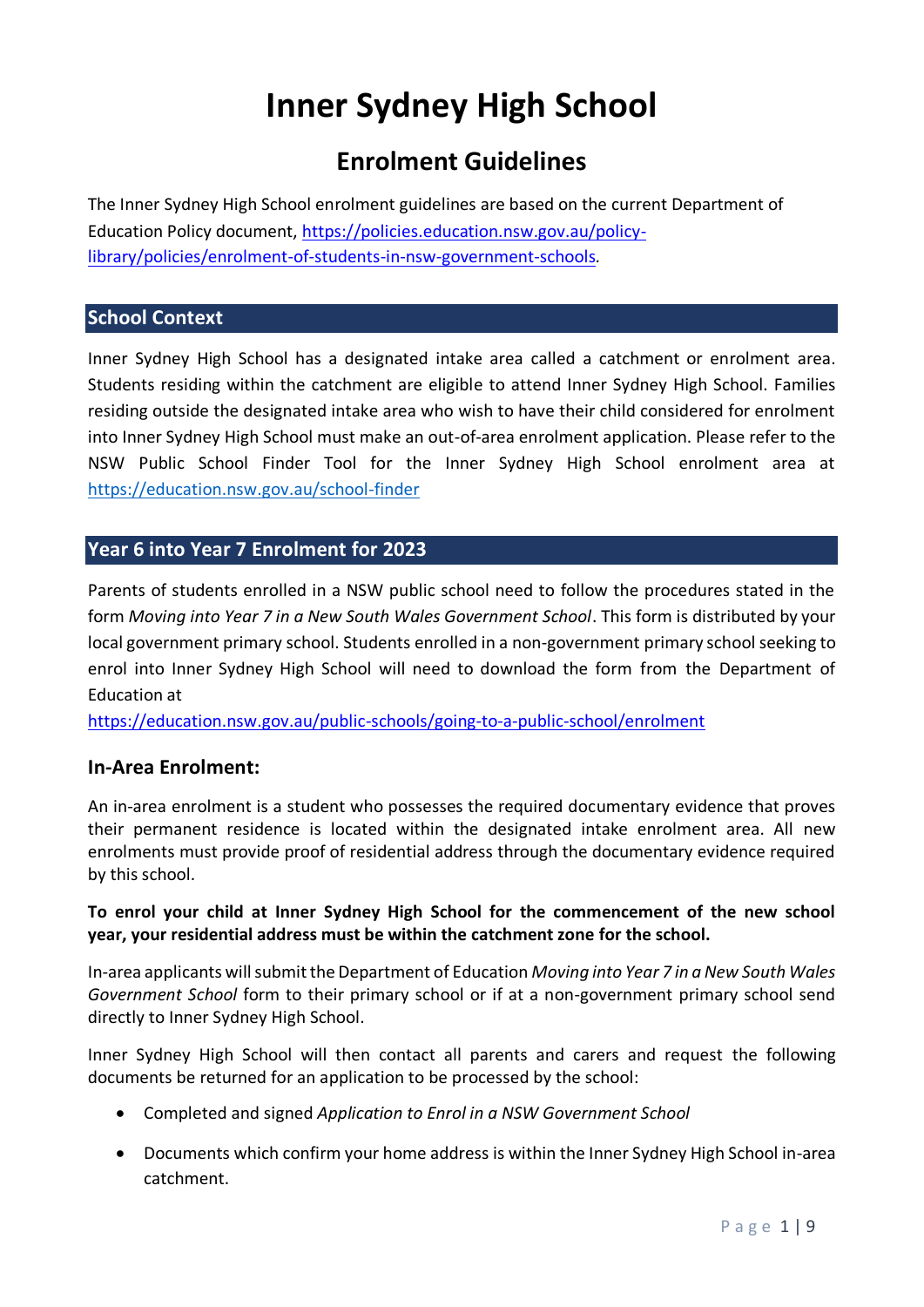You will be required to provide documents that add up to a minimum of 100 points (please refer to the *100 Points Residential Proof Checklist* in this document). These documents must be in the family name for the current residential address and must be the originals or certified true copies. In some circumstances the placement panel may request additional documentation to support enrolment applications.

- Copies of school reports for at least the last 12 months.
- Proof of identity Students enrolling must produce the original of one of the following documents:
	- Australian Birth Certificate if the child and parent/s are born in Australia or New Zealand.
	- Australian Passport or Australian Citizenship Certificate if the child was born overseas and is an Australian Citizen.
	- Passport and Visa if the child was born overseas and not an Australian Citizen. It is also necessary to sight the parents' passports.

If a child was born in Australia and does not hold an Australian Passport and both parents are born overseas, it will be necessary to sight the parents' passports.

Please note: Not all Visa classes are guaranteed placement.

## **Out-of-Area Enrolment:**

An out-of-area enrolment is a student whose permanent and principal place of residence is outside the designated intake catchment.

Places for out-of-area applicants will be considered in relation to enrolment numbers for the whole school and each academic year which can vary for different year groups, given:

1. the number of permanent teaching spaces available;

(Please note: no additional accommodation – permanent or demountable – will be provided to the school to cater for increased enrolments resulting from out-of-area placements); and

2. that a sufficient enrolment buffer, determined by the department, be left to accommodate possible new in-area enrolments arriving throughout the school year.

Out-of-area applicants will submit the Department of Education *Moving into Year 7 in a New South Wales Government School* form to their primary school or if at a non-government primary school send directly to Inner Sydney High School.

Inner Sydney High School will then contact all parents and carers and provide opportunity to submit additional information to address the selection criteria, listed below, to accompany your Expression of Interest form.

## **Selection Criteria**

Selections will be made as a holistic decision across all criteria. No single criterion will guarantee selection. Criteria for selecting out-of-area enrolment applications may include one or more of the following factors. The factors are not in priority order: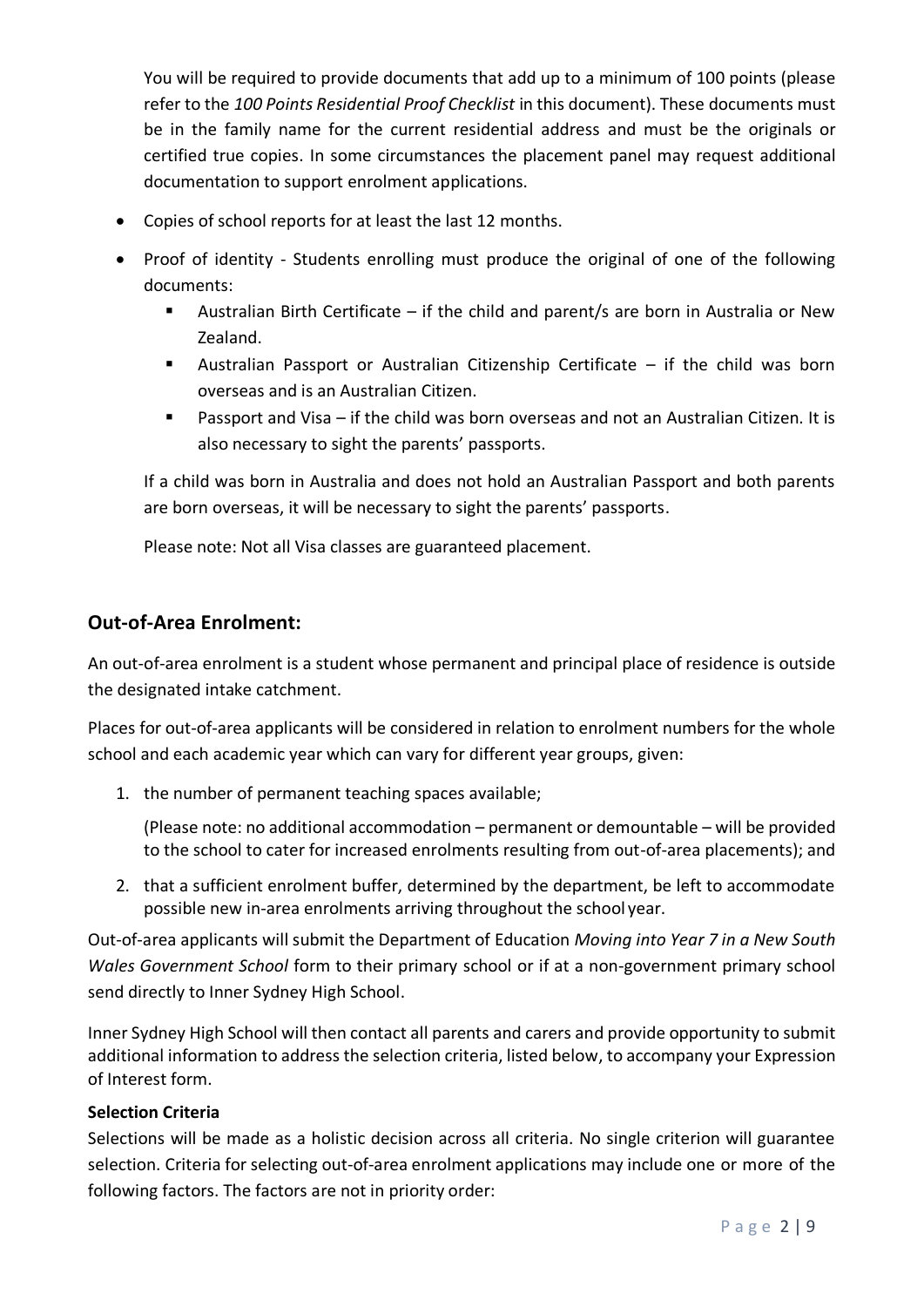- **Proximity**
- Compassionate grounds

School will consider:

- A sufficient enrolment buffer exists for eligible in-area enrolments and the school is within its enrolment ceiling
- Availability of appropriate staff and permanent accommodation.

### **Placement Panel**

A placement panel will be formed by the Principal. This panel will be chaired by the Deputy Principal and will include one staff member and one school community member. The panel will meet in Term 2 to discuss and reconcile all applications into a unified rank order. The panel will assess the degree to which each applicant meets the criteria, relative to all of the other out of area applications.

#### **Waiting list**

Out-of-area placements at Inner Sydney High School is a competitive process and based on the evidence provided, applicants will be ranked to identify those selected for out-of-area enrolment and for placement on a waiting list.

#### **Appeals**

If a parent or carer wishes to appeal against the decision of the school placement panel, the appeal should be made in writing to the Principal who will seek to resolve the matter. If the matter is not resolved, the Director, Educational Leadership will consider the appeal and make a determination. The Director will consult with the Principal and the school community, as necessary. The purpose of the appeal is to determine whether the stated criteria have been applied fairly.

Appeals will be assessed in relation to all applications previously considered. The process at Inner Sydney High School will be thorough, exhaustive and fair to all applicants. The procedures are transparent, while upholding the confidentiality of each student's application and submitted documents.

## **Year 7, 8 & 9 Enrolment for 2022**

## **In-Area Enrolment:**

An in-area enrolment is a student who possesses the required documentary evidence that proves their permanent residence is located within the designated intake enrolment area. All new enrolments must provide proof of residential address through the documentary evidence required by this school.

Australian citizens or permanent residents residing within the in-area catchment must complete the form*: Application to Enrol in a NSW Government School.*

This form can be downloaded from the Department of Education at:

[https://education.nsw.gov.au/public-schools/going-to-a-public-school/translated](https://education.nsw.gov.au/public-schools/going-to-a-public-school/translated-documents/enrolment-application)[documents/enrolment-application](https://education.nsw.gov.au/public-schools/going-to-a-public-school/translated-documents/enrolment-application)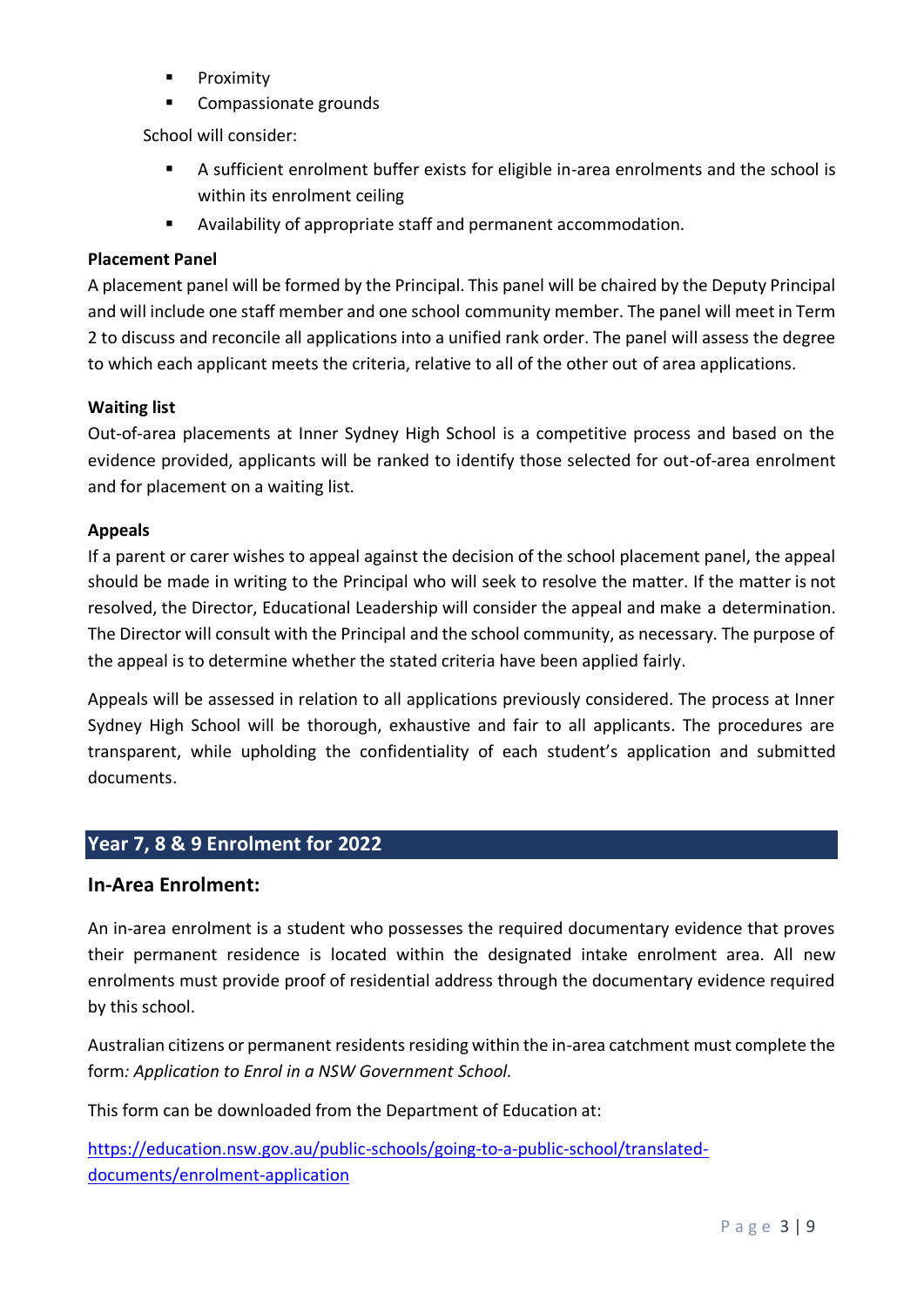This application form along with copies of the following documents are necessary for an application to be processed by the school:

• Documents which confirm your home address is within the Inner Sydney High School in-area catchment.

You will be required to provide documents that add up to a minimum of 100 points (please refer to the *100 Points Residential Proof Checklist* in this document). These documents must be in the family name for the current residential address and must be the originals or certified true copies. In some circumstances the placement panel may request additional documentation to support enrolment applications.

- Copies of school reports for at least the last 12 months.
- Proof of identity Students enrolling must produce the original of one of the following documents:
	- Australian Birth Certificate if the child and parent/s are born in Australia or New Zealand.
	- Australian Passport or Australian Citizenship Certificate if the child was born overseas and is an Australian Citizen.
	- Passport and Visa if the child was born overseas and not an Australian Citizen. It is also necessary to sight the parents' passports.

If a child was born in Australia and does not hold an Australian Passport and both parents are born overseas, it will be necessary to sight the parents' passports.

Please note: Not all Visa classes are guaranteed placement.

## **Out-of-Area Enrolment:**

An out-of-area enrolment is a student whose permanent and principal place of residence is outside the designated intake catchment.

Places for out-of-area applicants will be considered in relation to enrolment numbers for the whole school and each academic year which can vary for different year groups, given:

1. the number of permanent teaching spaces available;

(Please note: no additional accommodation – permanent or demountable – will be provided to the school to cater for increased enrolments resulting from out-of-area placements); and

2. that a sufficient enrolment buffer, determined by the department, be left to accommodate possible new in-area enrolments arriving throughout the school year.

Out-of-area applicants must complete the form*: Application to Enrol in a NSW Government School.*

This form can be downloaded from the Department of Education at:

[https://education.nsw.gov.au/public-schools/going-to-a-public-school/translated](https://education.nsw.gov.au/public-schools/going-to-a-public-school/translated-documents/enrolment-application)[documents/enrolment-application](https://education.nsw.gov.au/public-schools/going-to-a-public-school/translated-documents/enrolment-application)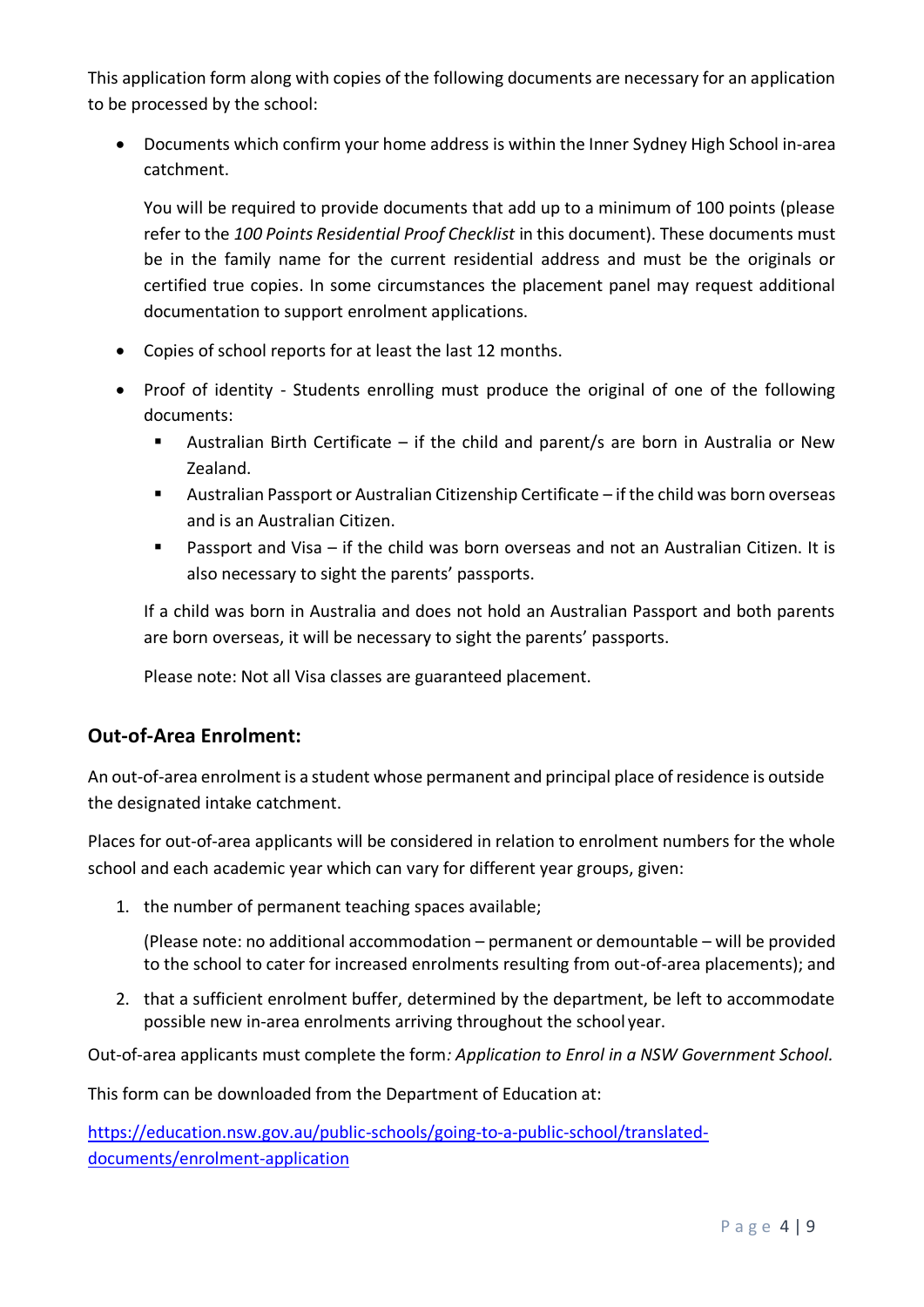This application form along with copies of the following documents are necessary for an application to be processed by the school:

- Proof of identity Students enrolling must produce the original of one of the following documents:
	- Australian Birth Certificate if the child and parent/s are born in Australia or New Zealand.
	- Australian Passport or Australian Citizenship Certificate if the child was born overseas and is an Australian Citizen.
	- Passport and Visa if the child was born overseas and not an Australian Citizen. It is also necessary to sight the parents' passports.

If a child was born in Australia and does not hold an Australian Passport and both parents are born overseas, it will be necessary to sight the parents' passports.

Please note: Not all Visa classes are guaranteed placement.

- Copies of school reports for at least the last 12 months
- Evidence addressing the selection criteria detailed below. You may also include results of external competitions and tests or certificates of achievements.

#### **Selection Criteria**

Selections will be made as a holistic decision across all criteria. No single criterion will guarantee selection. Criteria forselecting out-of-area enrolment applicationsmay include one or more of the following factors. The factors are not in priority order:

- **■** Proximity
- Compassionate grounds

School will consider:

- A sufficient enrolment buffer exists for eligible in-area enrolments and the school is within its enrolment ceiling
- Availability of appropriate staff and permanent accommodation.

## **Year 8, 9 & 10 Enrolment for 2023**

#### **In- Area Enrolment:**

An in-area enrolment is a student who possesses the required documentary evidence that proves their permanent residence is located within the designated intake enrolment area. All new enrolments must provide proof of residential address through the documentary evidence required by this school.

To enrol your child at Inner Sydney High School for the commencement of the new school year, your residential address must be within the catchment zone for the school.

Australian citizens or permanent residents residing within the in-area catchment must complete the form*: Application to Enrol in a NSW Government School.*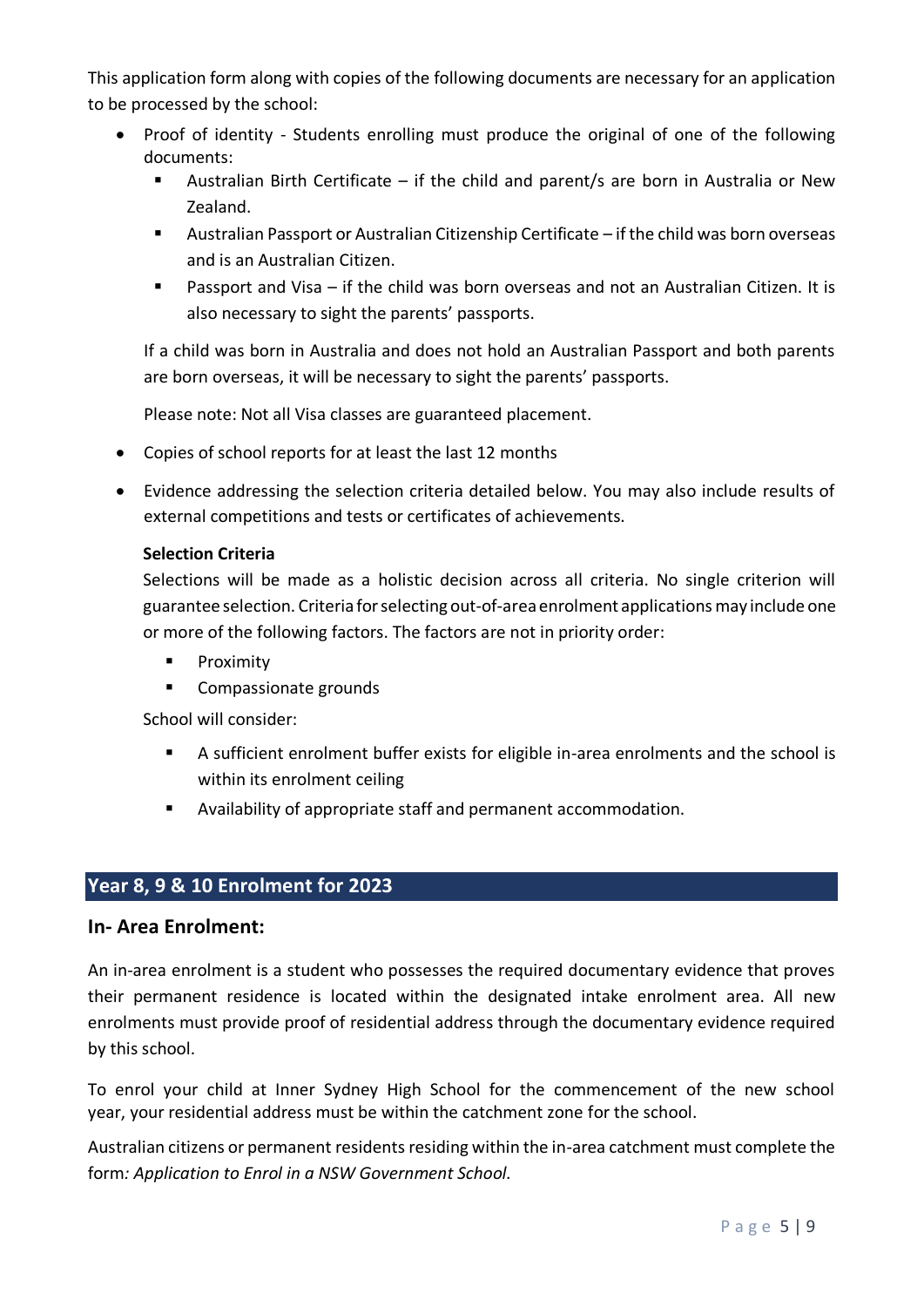This form can be downloaded from the Department of Education at:

[https://education.nsw.gov.au/public-schools/going-to-a-public-school/translated](https://education.nsw.gov.au/public-schools/going-to-a-public-school/translated-documents/enrolment-application)[documents/enrolment-application](https://education.nsw.gov.au/public-schools/going-to-a-public-school/translated-documents/enrolment-application)

This application form along with copies of the following documents are necessary for an application to be processed by the school:

- Documents which confirm your home address is within the Inner Sydney High School in area catchment.
- You will be required to provide documents that add up to a minimum of 100 points (please refer to the 100 Points Residential Proof Checklist in this document). These documents must be in the family name for the current residential address and must be the originals or certified true copies. In some circumstances the placement panel may request additional documentation to support enrolment applications.
- Copies of school reports for at least the last 12 months.
- Proof of identity Students enrolling must produce the original of one of the following documents:
	- Australian Birth Certificate if the child and parent/s are born in Australia or New Zealand.
	- Australian Passport or Australian Citizenship Certificate if the child was born overseas and is an Australian Citizen.
	- Passport and Visa if the child was born overseas and not an Australian Citizen. It is also necessary to sight the parents' passports.

If a child was born in Australia and does not hold an Australian Passport and both parents are born overseas, it will be necessary to sight the parents' passports.

Please note: Not all Visa classes are guaranteed placement.

## **Out-of-Area Enrolment:**

An out-of-area enrolment is a student whose permanent and principal place of residence is outside the designated intake catchment.

Places for out-of-area applicants will be considered in relation to enrolment numbers for the whole school and each academic year which can vary for different year groups, given:

1. the number of permanent teaching spaces available;

(Please note: no additional accommodation – permanent or demountable – will be provided to the school to cater for increased enrolments resulting from out-of-area placements); and

2. that a sufficient enrolment buffer, determined by the department, be left to accommodate possible new in-area enrolments arriving throughout the school year.

Out-of-area applicants must complete the form*: Application to Enrol in a NSW Government School.*

This form can be downloaded from the Department of Education at: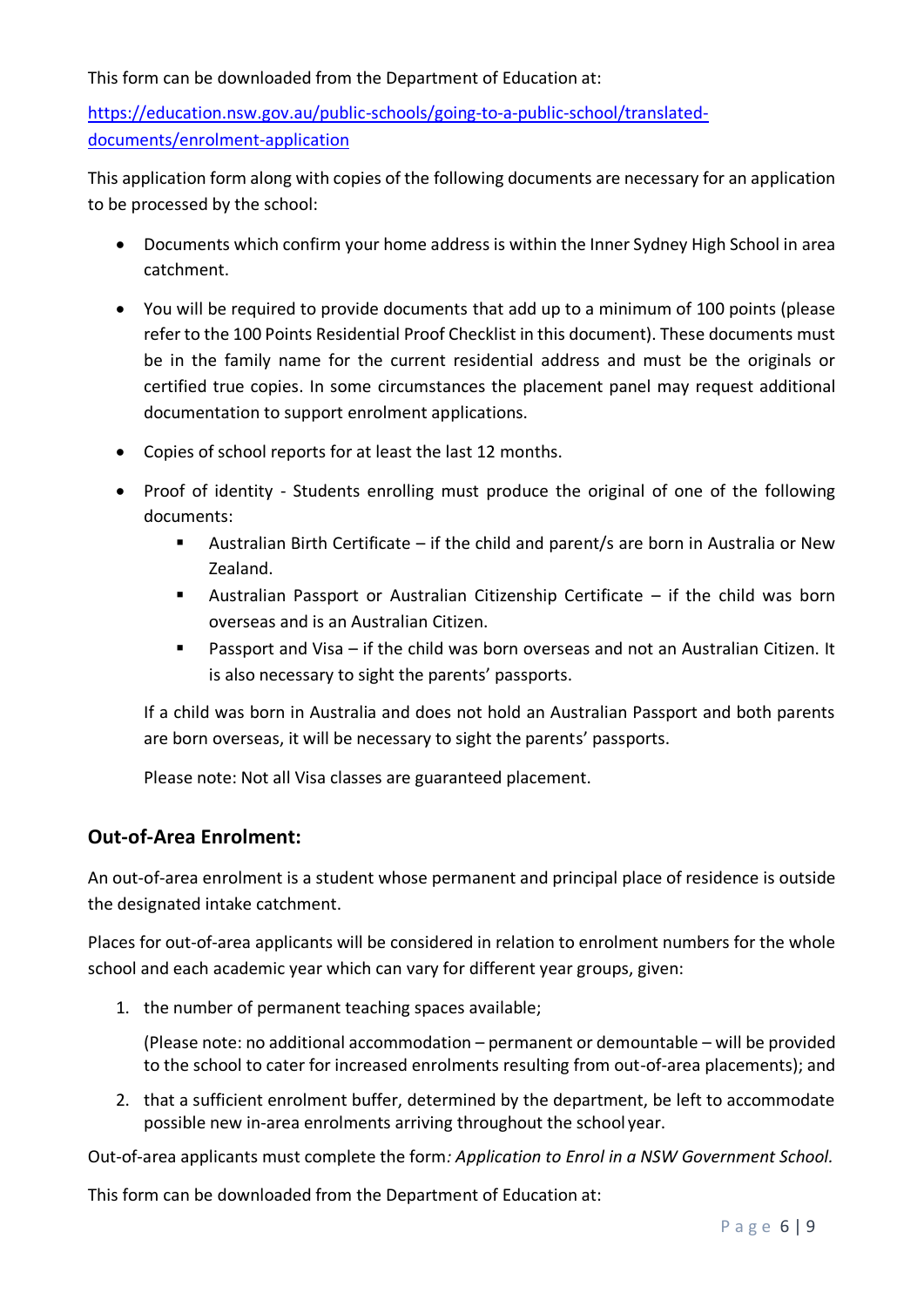[https://education.nsw.gov.au/public-schools/going-to-a-public-school/translated](https://education.nsw.gov.au/public-schools/going-to-a-public-school/translated-documents/enrolment-application)[documents/enrolment-application](https://education.nsw.gov.au/public-schools/going-to-a-public-school/translated-documents/enrolment-application)

This application form along with copies of the following documents are necessary for an application to be processed by the school:

- Proof of identity Students enrolling must produce the original of one of the following documents:
	- Australian Birth Certificate if the child and parent/s are born in Australia or New Zealand.
	- Australian Passport or Australian Citizenship Certificate  $-$  if the child was born overseas and is an Australian Citizen.
	- Passport and Visa if the child was born overseas and not an Australian Citizen. It is also necessary to sight the parents' passports.

If a child was born in Australia and does not hold an Australian Passport and both parents are born overseas, it will be necessary to sight the parents' passports.

Please note: Not all Visa classes are guaranteed placement.

- Copies of school reports for at least the last 12 months
- Evidence addressing the selection criteria detailed below. You may also include results of external competitions and tests or certificates of achievements.

## **Selection Criteria**

Selections will be made as a holistic decision across all criteria. No single criterion will guarantee selection. Criteria forselecting out of area enrolment applications may include one or more of the following factors. The factors are not in priority order:

- **■** Proximity
- Compassionate grounds

School will consider:

- A sufficient enrolment buffer exists for eligible in-area enrolments and the school is within its enrolment ceiling
- Availability of appropriate staff and permanent accommodation.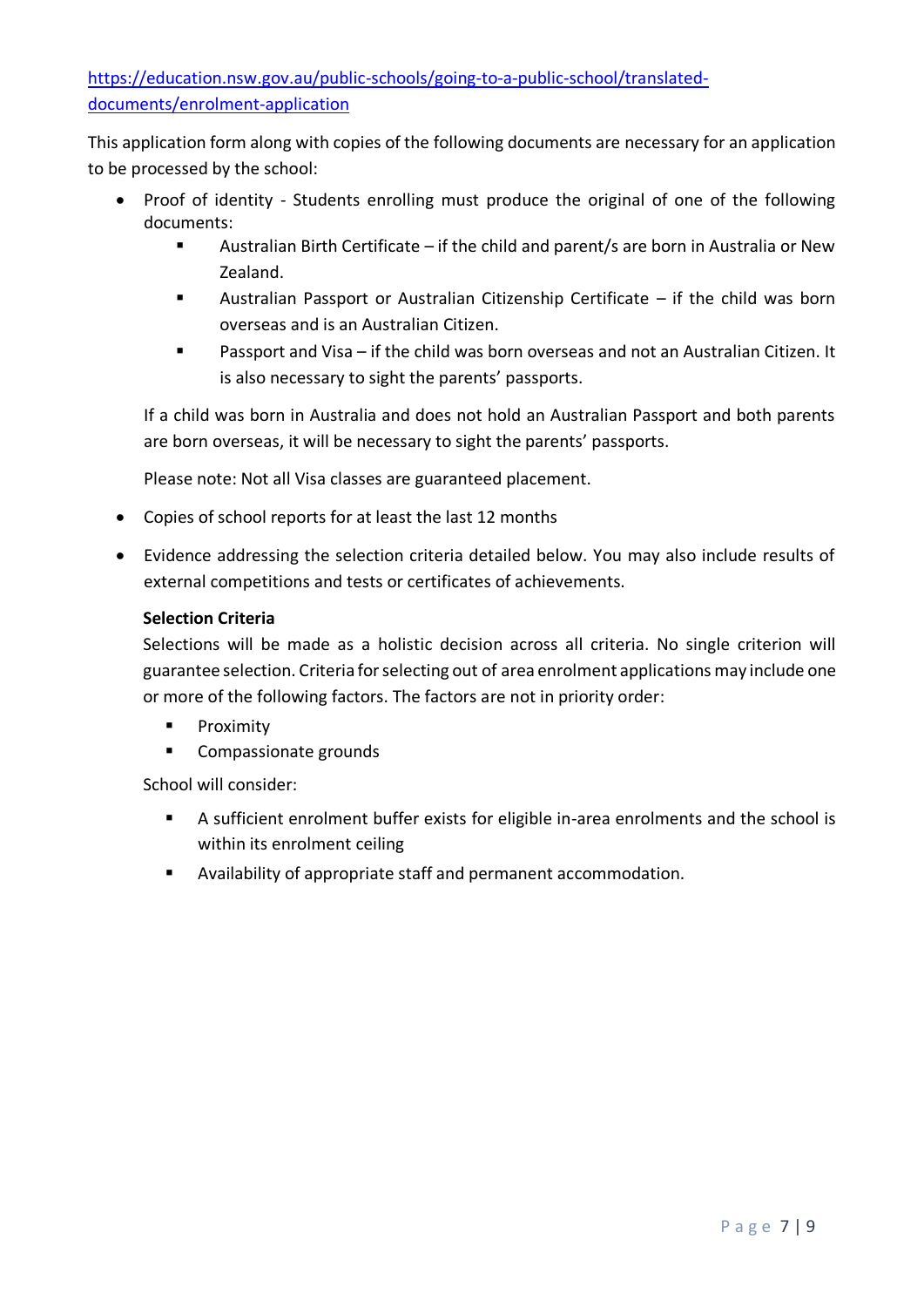## **100 Points Residential Proof List**

All documents **MUST** be in the name of the enrolling parent/carer

Student Name: \_\_\_\_\_\_\_\_\_\_\_\_\_\_\_\_\_\_\_\_\_\_\_\_\_\_\_\_\_\_\_\_\_\_\_\_\_\_\_\_\_\_\_\_\_\_\_\_\_\_\_

| Document showing the full name of the child's parent |                                                   |                                                                                                                                                                                                                                                                                                                                                                                                                                                                                                                                                                                                                                           | Point<br>Value | Points<br>Scored |
|------------------------------------------------------|---------------------------------------------------|-------------------------------------------------------------------------------------------------------------------------------------------------------------------------------------------------------------------------------------------------------------------------------------------------------------------------------------------------------------------------------------------------------------------------------------------------------------------------------------------------------------------------------------------------------------------------------------------------------------------------------------------|----------------|------------------|
|                                                      | 1.1.<br>1.2.<br>1.3.                              | 1. Only one of (i.e. no additional points for additional documents)<br>Council rates notice<br>Lease agreement through a registered real estate agent for<br>a period of at least 6 months or rental board bond receipt<br>Exchanged contract of sale with settlement to occur within<br>the applicable school year.                                                                                                                                                                                                                                                                                                                      | 40             |                  |
| 2.                                                   | 2.1.<br>2.2.<br>2.3.                              | Any of the following<br>Private rental agreement for a period of at least 6 months<br>Centrelink payment statement showing home address<br>Electoral roll statement                                                                                                                                                                                                                                                                                                                                                                                                                                                                       | 20 each        |                  |
| 3.                                                   | 3.1.<br>3.2.<br>3.3.<br>3.4<br>3.5.<br>3.6<br>3.7 | Any of the following documents<br>Electricity or gas bill showing the service address*<br>Water bill showing the service address*<br>Telephone or internet bill showing the service address*<br>Drivers licence or government issued ID showing home<br>address*<br>Home building or home contents insurance showing the<br>service address<br>Motor vehicle registration or compulsory third party<br>insurance policy showing home address<br>Statutory declaration stating the child's residential address,<br>how long they have lived there, and any supporting<br>information or documentation of this.<br>* up to three months old | 15 each        |                  |
| <b>Total</b>                                         |                                                   |                                                                                                                                                                                                                                                                                                                                                                                                                                                                                                                                                                                                                                           |                |                  |